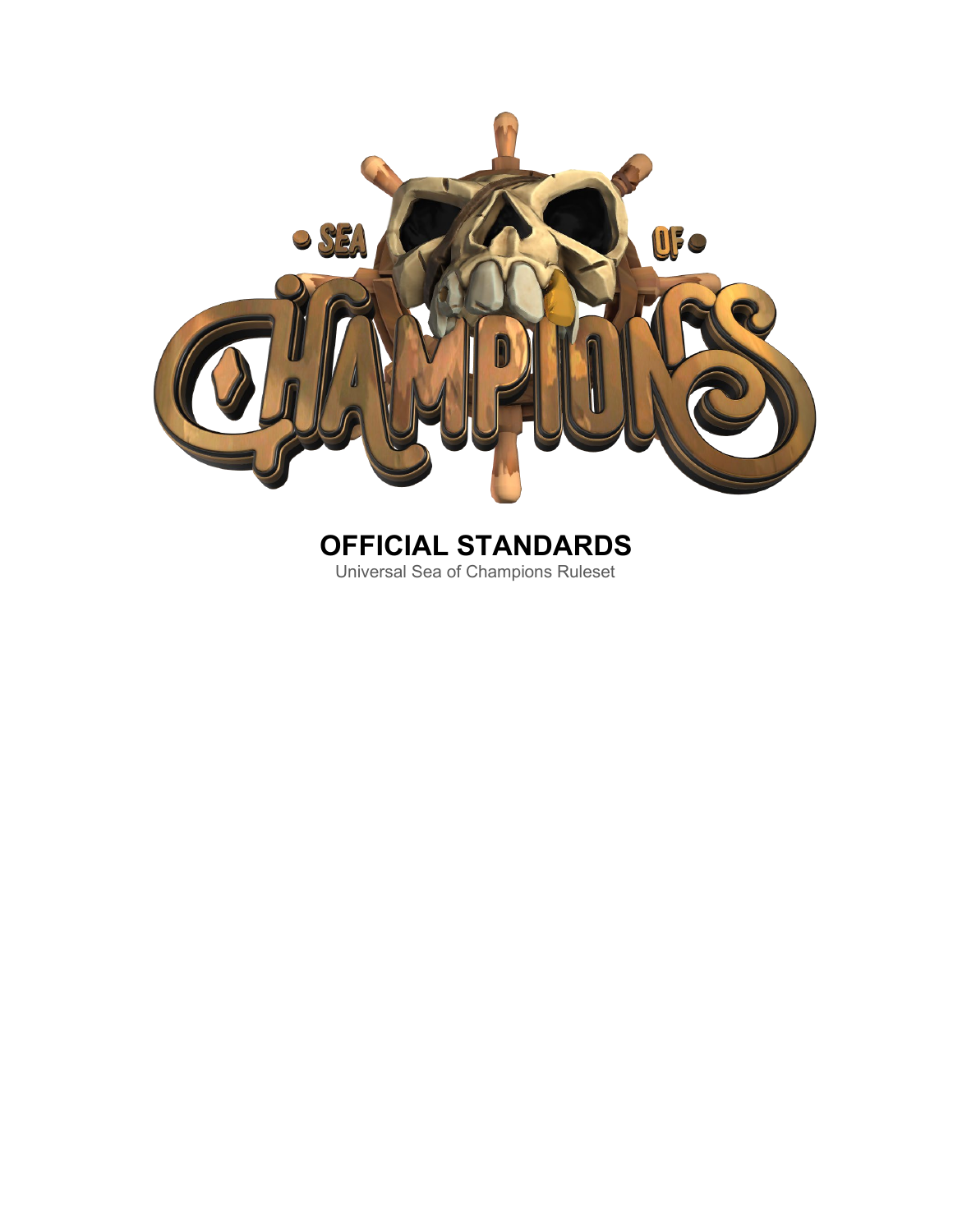# **Table of Contents**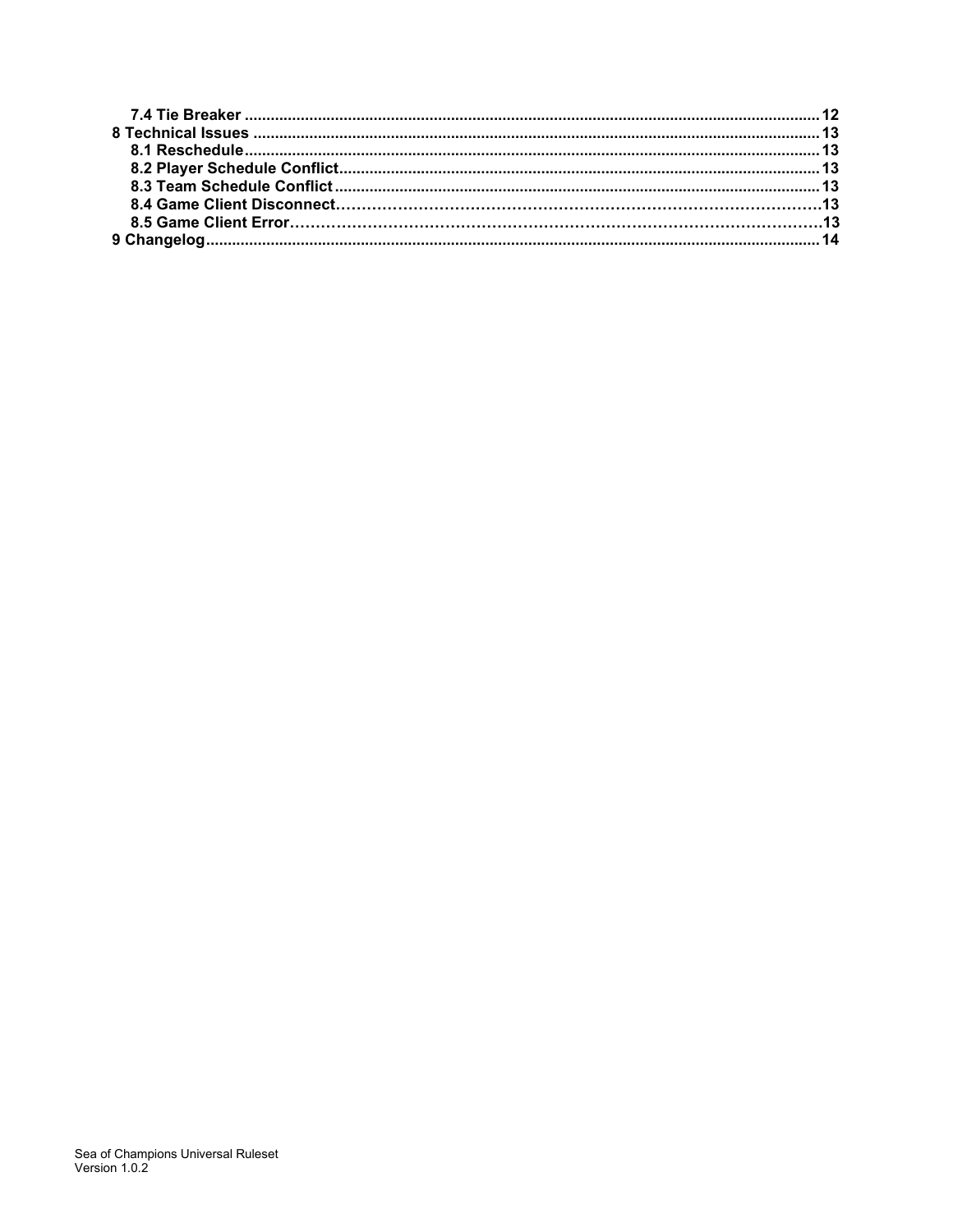# <span id="page-3-1"></span><span id="page-3-0"></span>**1 Introduction to Sea of Thieves Esports**

### **1.1 Regions**

Sea of Champions 2021 ("Competition") spans across the following 6 regions:

- North America
- South America
- Europe

# <span id="page-3-4"></span><span id="page-3-3"></span><span id="page-3-2"></span>**1.2 Event Types**

#### **1.2.1 Regional**

Events where teams from only one region attend are considered Regional Events.

#### **1.2.2 Multi-Regional**

Events where at least one team from more than one region attends are considered Multi-Regional Events.

#### <span id="page-3-5"></span>**1.2.3 Global**

Events where at least one team from every region attend are considered Global Events.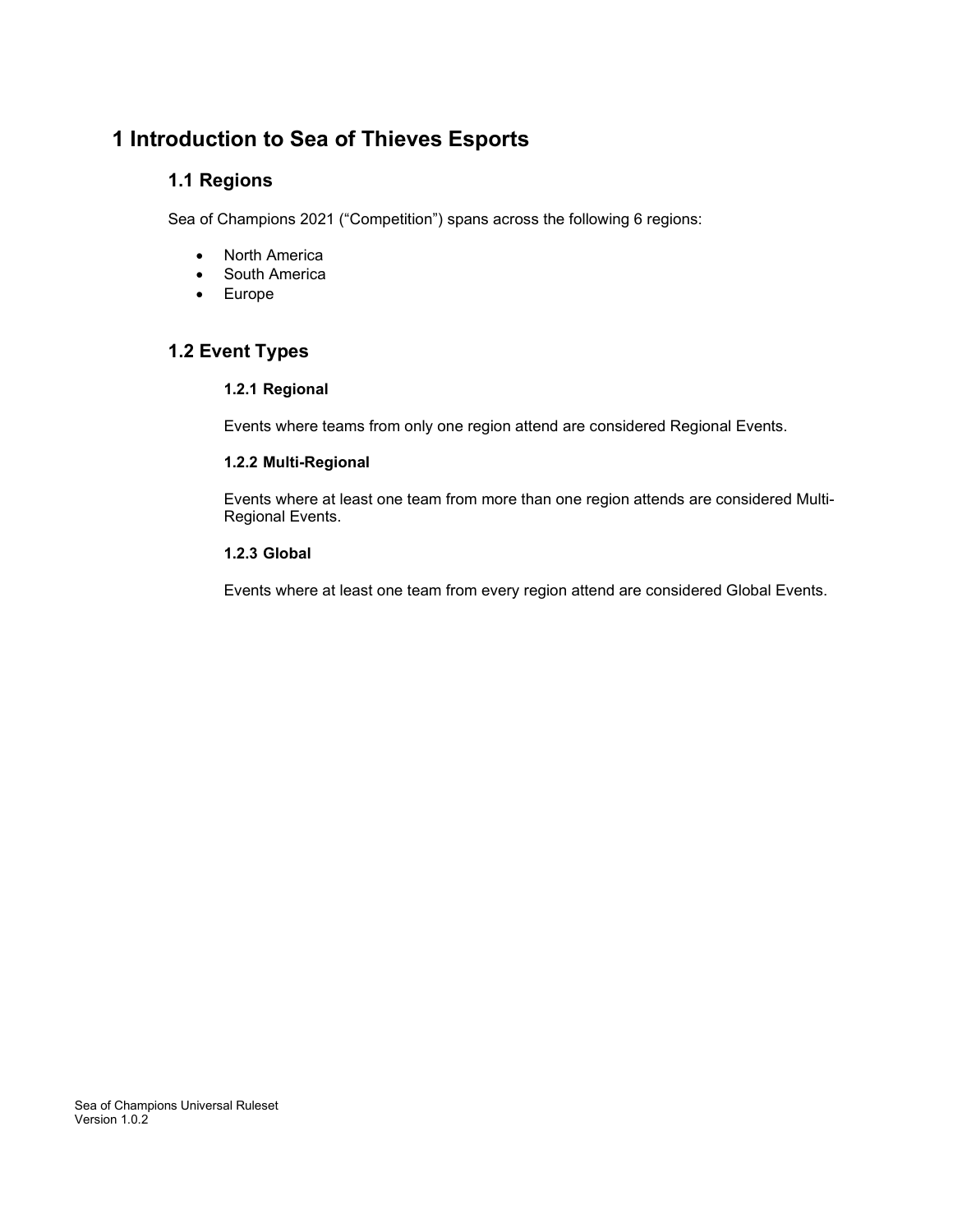# <span id="page-4-0"></span>**2 Introduction to the Official Standards**

<span id="page-4-1"></span>This Universal Sea of Champions Ruleset ("STANDARDS") applies to all Teams and Players ("Competitors") in the Competition. STANDARDS should be used in addition to any other rules supplied by a Sea of Champions Competition.

### <span id="page-4-3"></span><span id="page-4-2"></span>**2.1 Definition of Terms**

#### **2.1.1 Game**

The term "Game" refers to Sea of Thieves.

#### **2.1.2 Match**

The term "Match" refers to a single instance of Sea of Thieves where a winner is determined based on the scoring system as outlined in this document.

#### <span id="page-4-4"></span>**2.1.3 Match Day**

The term "Match Day" is used in the context of a tournament series and refers to the day that Matches are taking place.

#### **2.1.4 Tournament Series**

The term "Tournament Series" is used to describe the Qualifiers, Semi-Finals, and Finals of a themed event.

#### <span id="page-4-5"></span>**2.2 Spirit of the Rules**

STANDARDS is a living document that is intended to establish and reinforce a positive and competitive environment that is defined by sportsmanship and integrity. STANDARDS will continually be refinedand updated to reflect the rules that govern the Competition worldwide.

#### <span id="page-4-6"></span>**2.3 Rule Changes**

Administration reserves the right to amend, remove, or make changes to these rules for any reason at any time. Any material changes to this document will be listed in the Changelog section and communicated directly to Players via the appropriate channels. Administration reserves the right to make judgement on cases not specifically covered by this document to preserve the spirit of fair play and sportsmanship. Players are always expected to understand and operate on the latest version of these rules.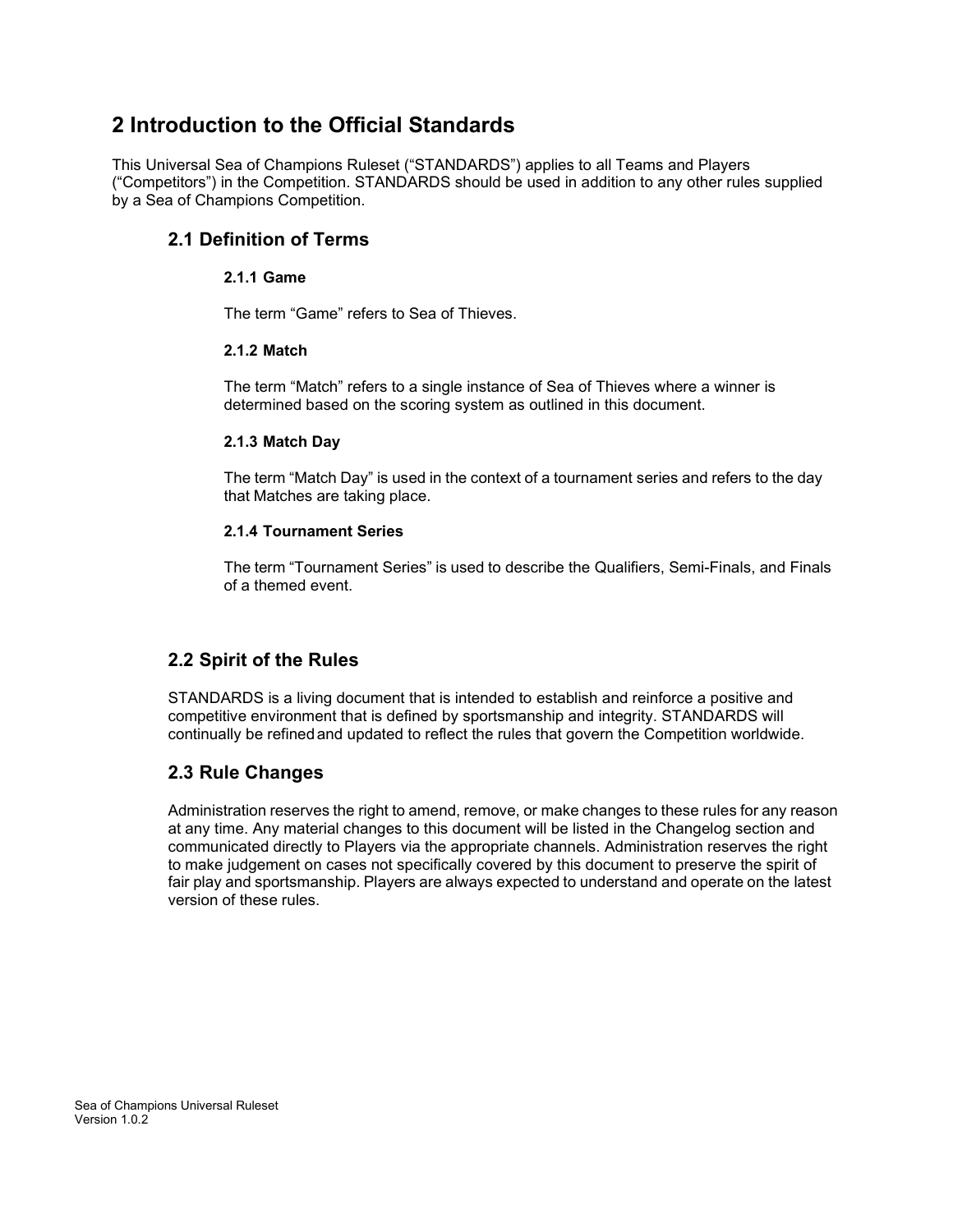# <span id="page-5-0"></span>**3 Player Eligibility**

<span id="page-5-1"></span>Players must adhere to the following rules in addition to any eligibility requirements defined by specific Sea of Thieves competitions to be eligible to compete.

### **3.1 Age**

To be eligible to compete in the Competition, players must be 13 years of age or older.

#### <span id="page-5-2"></span>**3.2 Player Aliases**

Player Aliases are subject to approval by Administration. Administration reserves the right to deny the use of a Player Alias and require a change for any reason. Player Aliases may not exceed 14 characters. Player Aliases may use any combination of uppercase and lowercase letters (A-Z) and digits (0-9).

Player Aliases must adhere to the following rules. Using alternative spelling to avoid compliance with the following rules is strictly prohibited.

- Player Aliases may not include a sponsor name.
- Player Aliases may not include any product name or description.
- Player Aliases may not contain vulgarities or obscenities in any way.
- Player Aliases must comply with the Code of Conduct.

#### <span id="page-5-3"></span>**3.3 In-Game Nicknames**

In-Game Nicknames are subject to approval by Administration. Administration reserves the right to deny the use of an In-Game Nickname if it violates our Code of Conduct.

#### <span id="page-5-4"></span>**3.4 Multiple Regions**

<span id="page-5-5"></span>Players may not compete in more than one region at the same time.

#### **3.5 Conflict of Interest**

Players may not be employees of Status Effect LLC.

#### **3.6 Broadcast Requirement**

To be eligible to compete in the Competition, Players must broadcast their participation to either Twitch or YouTube at a Reasonable Quality. The broadcast must be stored on the Player's channel for at least 2 weeks. Administration may grant leniency to this rule under Extenuating Circumstances.

#### **3.6.1 Reasonable Quality**

The term "Reasonable Quality" refers to a broadcast that maintains consistent gameplay audio, unobscured gameplay video, and a minimum upload bitrate of 2500 kbps.

#### **3.6.2 Extenuating Circumstances**

The term "Extenuating Circumstances" refers to instances where streaming is not possible due to Internet speed, software, or hardware failure out of the Player's control.

Sea of Champions Universal Ruleset Version 1.0.2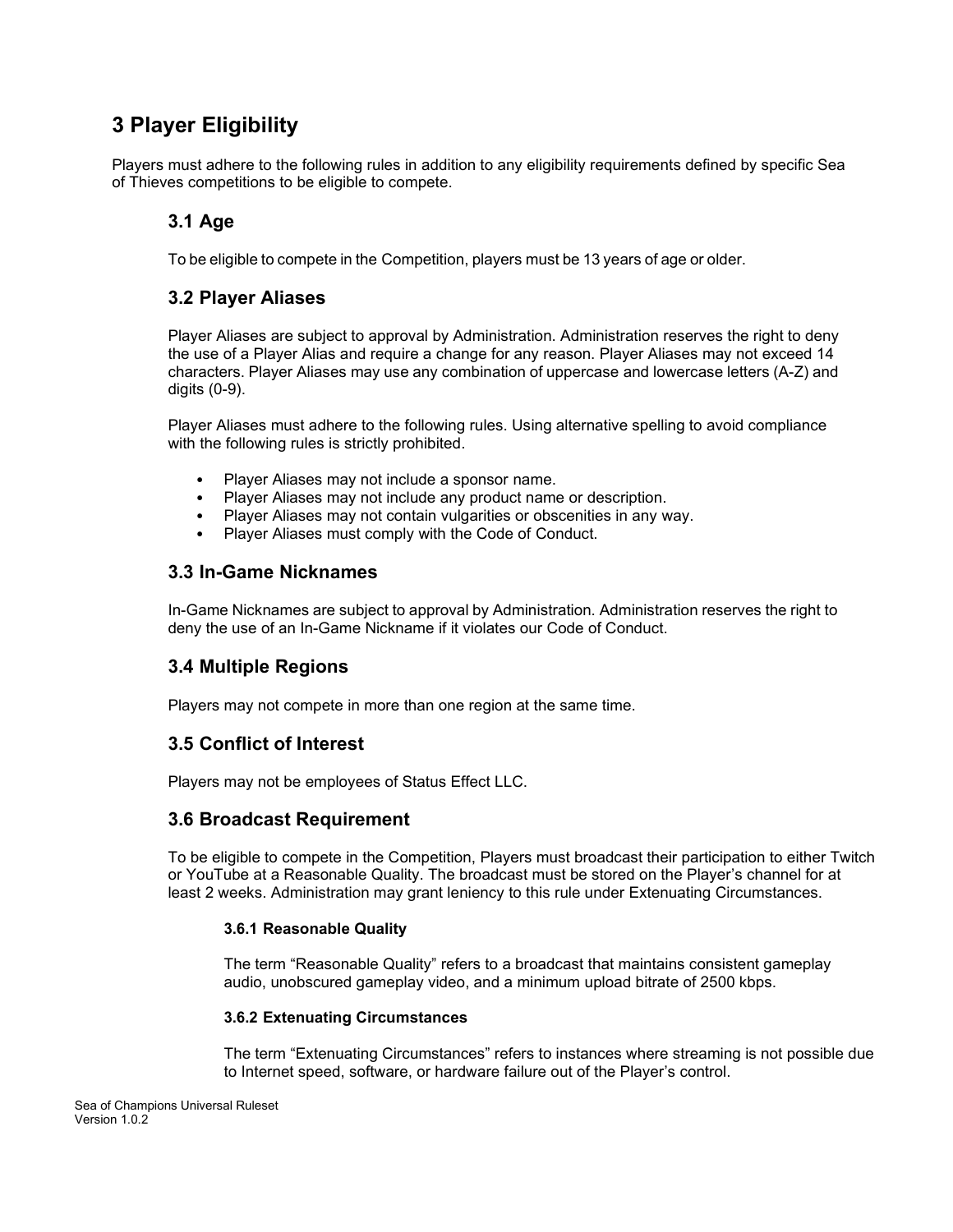# <span id="page-6-0"></span>**4 Team Eligibility**

<span id="page-6-1"></span>Teams must adhere to the following rules in addition to any eligibility requirements defined by specific Sea of Champions competitions to be eligible to compete.

#### **4.1 Regional Roster Requirements**

During regional events each team must consist of legal citizens or permanent residents from its region.

#### <span id="page-6-2"></span>**4.2 Multi Team**

To preserve the integrity of the Competition, users may not compete on multiple teams during the same Tournament Series.

#### **4.3 Conflict of Interest**

Team members may not include any employee or contractor of Status Effect LLC or its Affiliates.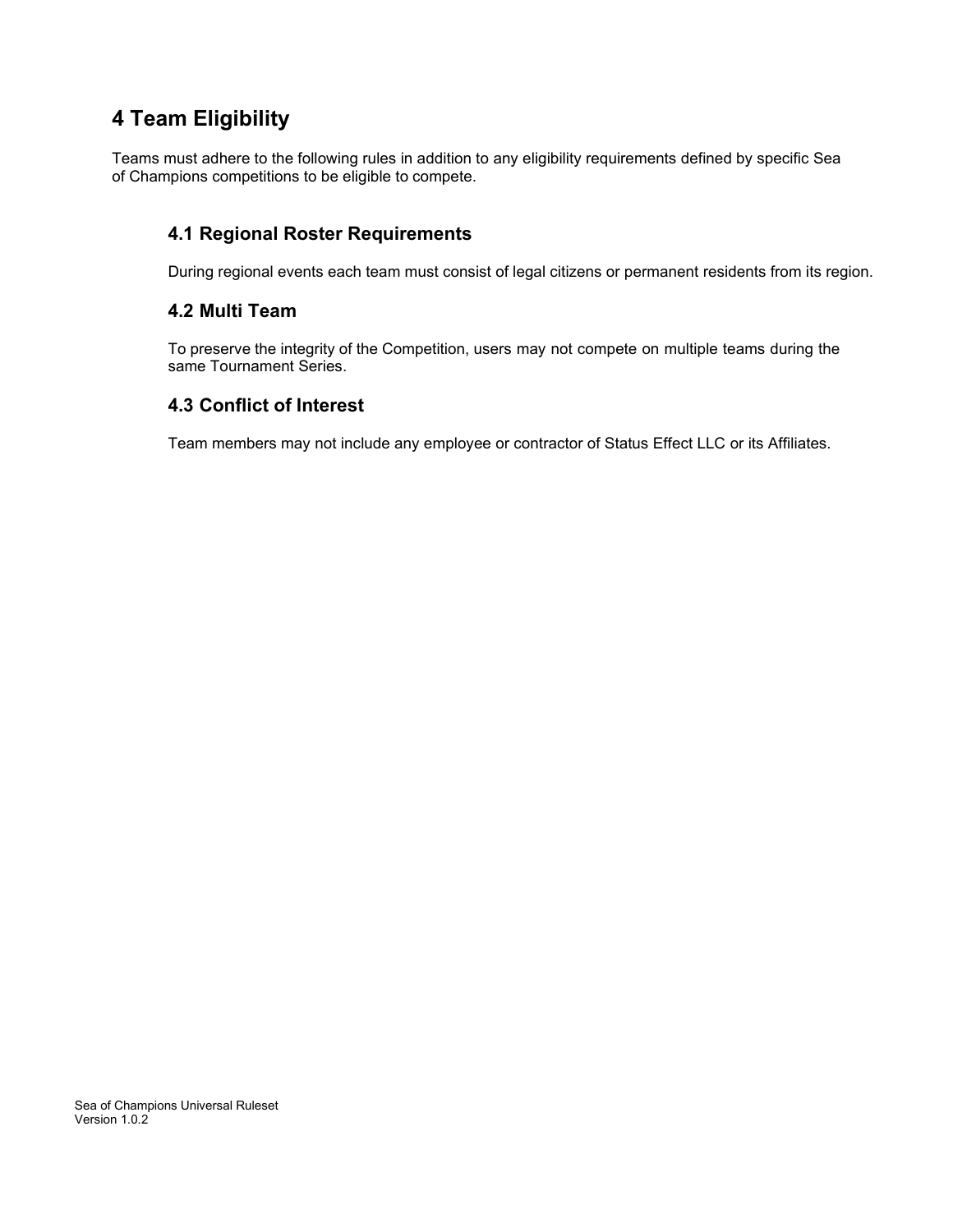# <span id="page-7-0"></span>**5 Code of Conduct**

<span id="page-7-1"></span>Players must always abide by the following Code of Conduct throughout the entire Competition. By participating in the Competition, Players agree to abide by these rules and any instructions or decisions of Administration and conduct themselves in a positive and professional manner.

# **5.1 Sea of Thieves Code of Conduct**

Players shall comply with the Sea of Thieves Code of Conduct. The full Sea of Thieves Code of Conduct can be found here:<https://www.seaofthieves.com/code-of-conduct>

### <span id="page-7-2"></span>**5.2 Best Ability**

Players must always attempt to compete at their best ability and use their best effort during any Match and avoid any behavior that is inconsistent with principles of sportsmanship, honesty, integrity, and fair play.

### <span id="page-7-3"></span>**5.3 Collusion and Match-Fixing**

Players shall not participate in any act of collusion or match-fixing. Collusion is defined as any agreement between two or more Players to cheat, deceive, or disadvantage opposing Players. Collusion includes, but is not limited to the following:

- Agreeing to any ruleset outside of the official rules
- Worsening performance or losing a Match or encouraging another Player to do so
- Deliberately losing for any reason or encouraging another Player to do so
- Pre-arranging the splitting of prize money or any other form of compensation
- Sending or receiving any signals or messaging to opposing Players

Match-fixing is defined as offering, agreeing, conspiring, or influencing the outcome of any Match by means that are prohibited by law or these rules.

# <span id="page-7-4"></span>**5.4 Betting and Gambling**

Players shall not participate in any act of betting or gambling. Betting is defined as the act of wagering money (cash, cash equivalent, credit of monetary value, or any other monetary instrument) on the outcome of a Match. Players must never place, attempt to place, or encourage the placement of bets on any Match of the Competition. No Player may benefit directly or indirectly from gambling on any result of the Competition.

#### <span id="page-7-5"></span>**5.5 Bribery**

Players shall not participate in any act of bribery. Bribery is defined as the act of offering compensation or anything else of value to influence the judgement or conduct of a person. Players must never offer or receive any form of compensation to or from another Player or any other person to attempt to gain or give an unfair advantage in the Competition.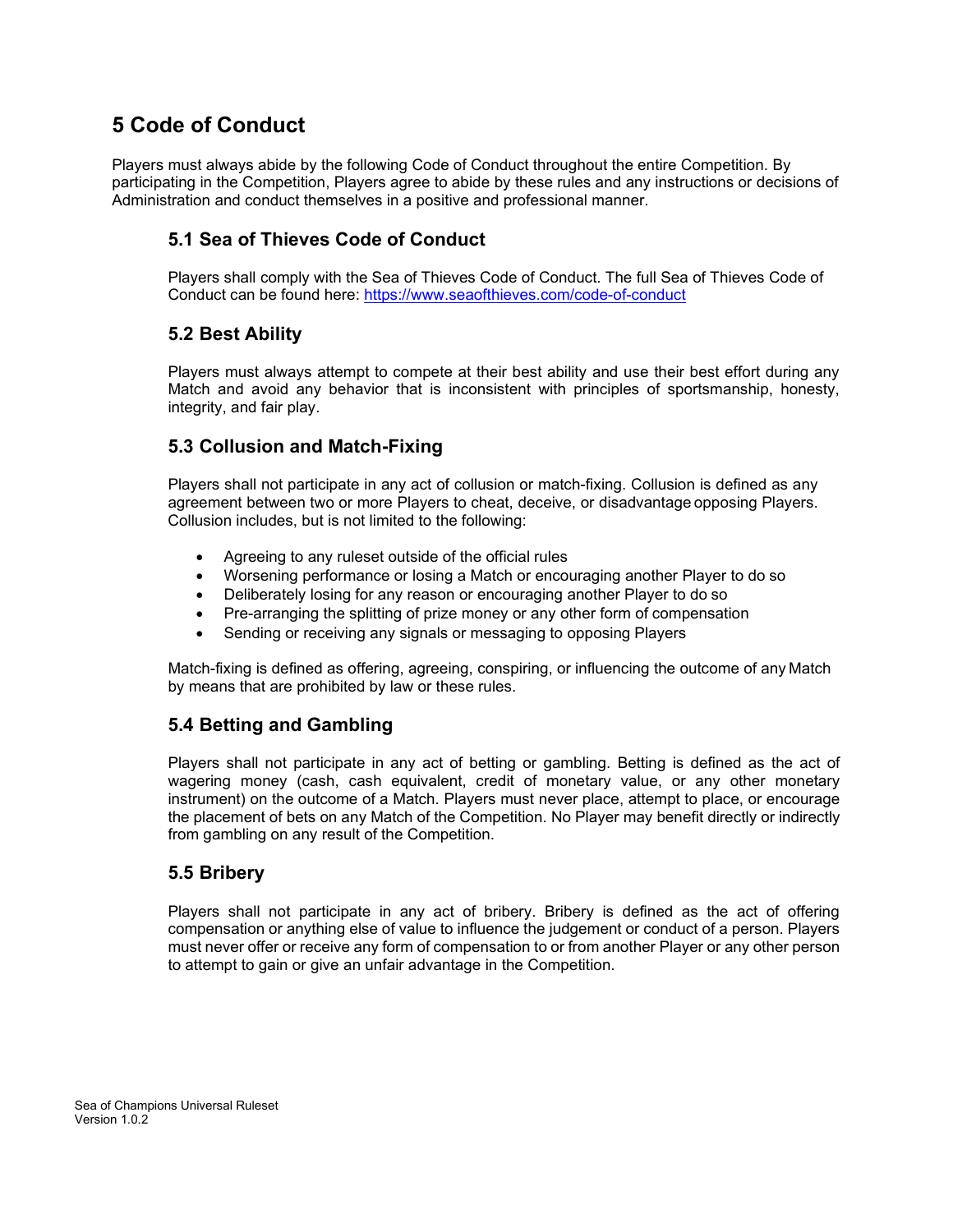# <span id="page-8-0"></span>**5.6 Prohibited Exploits**

Players shall not participate in any exploits deemed prohibited by Administration which include but are not limited to:

- Macro assisted gameplay
- Exploits that allow multiple, or single, projectile weapons to be fired unreasonable fast
- Exploits that allow a player to deal an unreasonable amount of damage in an unnaturally quick manner
- Exploits that allow a player to bypass oncoming damage, or modify the player model location
- Exploits that allow a player to significantly increase their natural movement speed
- Exploits that expand the player inventory greater than the default size
- Exploits that may put an objective or item in a location inaccessible to other players
- Exploits that may allow a player to leave the intended play zone

#### **5.7 Hacking**

Players shall not participate in any act of hacking. Hacking is defined as any modification of hardware, software, game client, or internet connection.

#### **5.8 Cheating**

Players shall not cheat by using any kind of device, program, or any other method or activity that may gain or give an unfair advantage.

#### <span id="page-8-1"></span>**5.9 Ringing**

Players shall not participate in any act of ringing. Ringing is defined as playing under another Player's account.

#### <span id="page-8-2"></span>**5.10 Intentional Disconnects**

Players shall not intentionally disconnect from a Match by any action (e.g. quitting the Match, turning off PC, unplugging ethernet cable, etc.). Any action from a Player that causes a disconnect shall be deemed intentional regardless of the intent.

#### **5.11 Profanity and Hate Speech**

<span id="page-8-3"></span>Players shall not use language that is obscene, foul, vulgar, insulting, threatening, abusive, libelous, slanderous, defamatory, or otherwise offensive. Players shall not incite hatred or discriminatory conduct.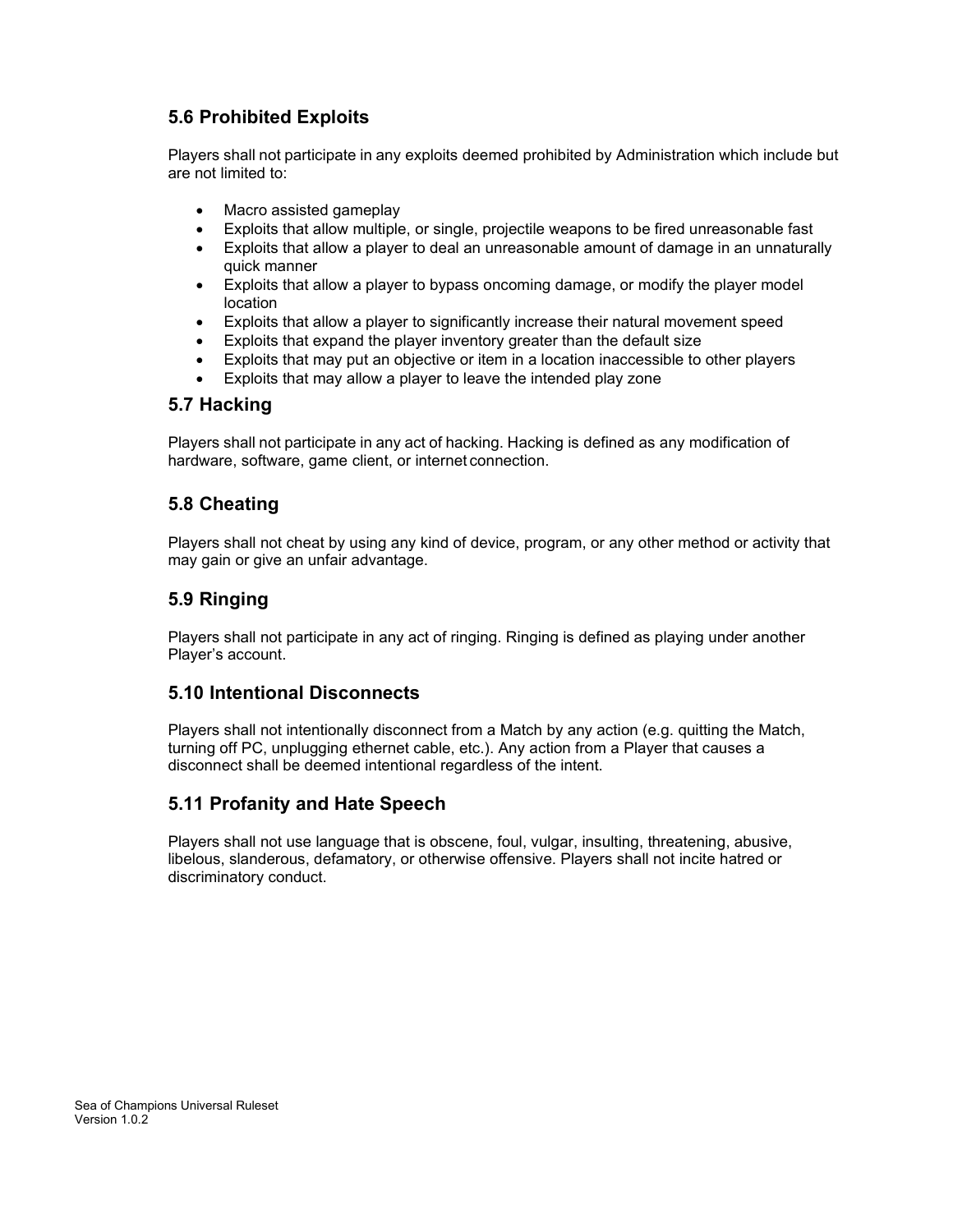### <span id="page-9-0"></span>**5.12 Disruptive and Abusive Behavior**

Players shall not take any action or perform any gesture which is insulting, mocking, disruptive, or antagonistic. A Competition may be conducted in any country and include Teams from any country in the world. Players are responsible for being aware of the sensitivities of the cultures of the hosting country, the participating Teams and Players, with regards to avoiding any comments, actions or activities that may be reasonably constituted as insulting, mocking, disruptive, or antagonistic. All determinations of any disruptive or abusive behavior is at the sole discretion of the Administration.

### **5.13 Harassment and Sexual Harassment**

Players shall not participate in any act of harassment. Harassment is defined as systematic, hostile, and repeated acts which are intended to isolate or ostracize a person and/or affect the dignity of a person. Unwelcome sexual advances of any kind are strictly prohibited.

### **5.14 Discrimination and Denigration**

Players shall not offend the dignity or integrity of a country, private person, or group of people through contemptuous or discriminatory words or actions based on race, ethnicity, national origin, social origin, gender, language, religion, political opinion, financial status, birth status, sexual orientation, or any other reason.

### **5.15 Criminal Activity**

Players shall not engage in any activity which is prohibited by common law, statute, or treaty and which leads to or may be reasonably deemed likely to lead to conviction in any court of competent jurisdiction.

# **5.16 Confidentiality**

Players shall not disclose any confidential information by any method of communication including all social media channels. All communication with Administration is strictly confidential. The publication of such material without explicit consent is strictly prohibited.

#### <span id="page-9-1"></span>**5.17 Concluding the Competition**

Upon initiating participation in a Competition, Teams and Players shall continue to participate in the Competition to its conclusion. Teams and Players shall not refuse to participate in the Competition for any reason including, without limitation, disagreement with a decision by Administration, or imperfect playing conditions. Any concerns should be sent via a report to the Administrative team.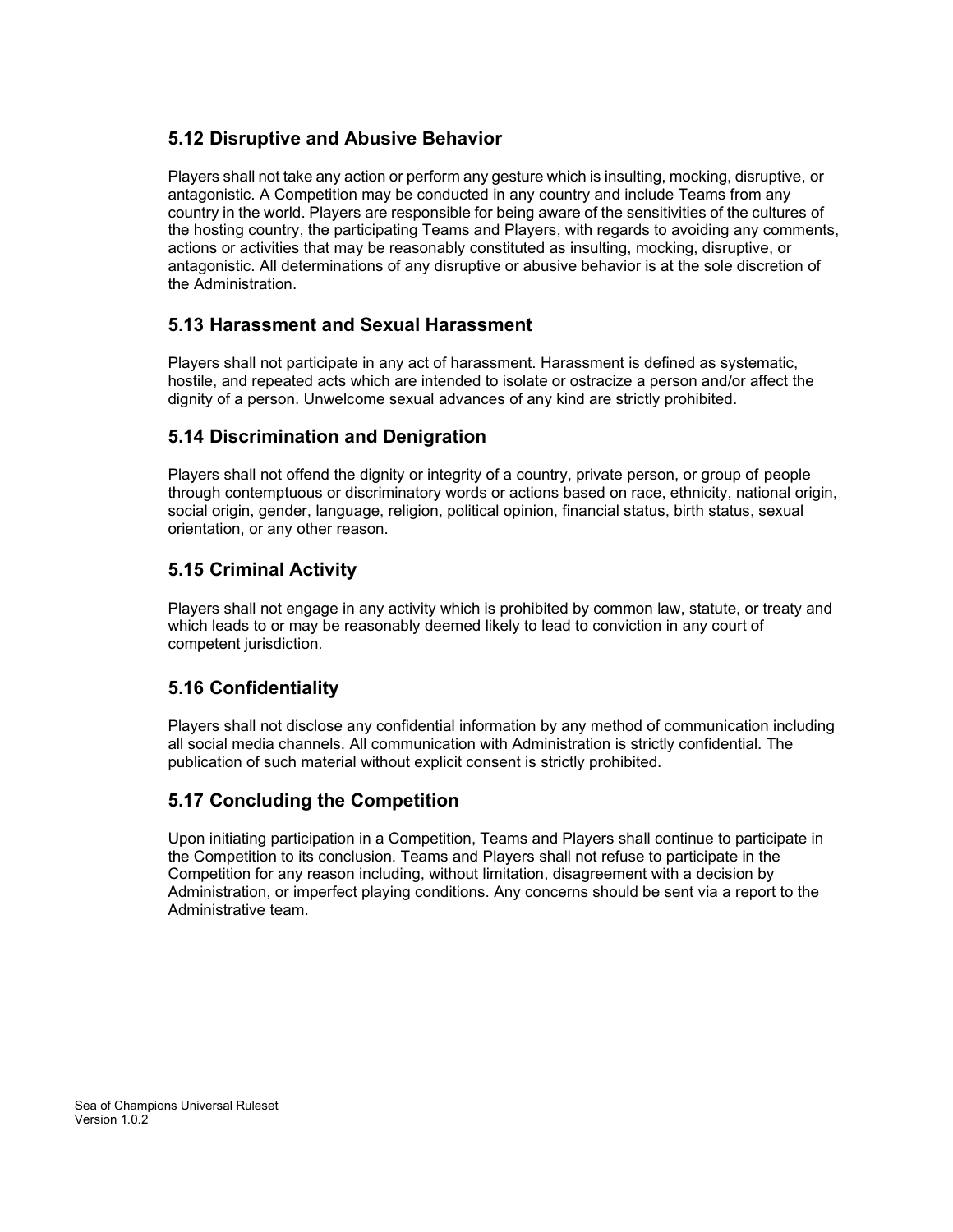# <span id="page-10-0"></span>**6 Conduct Violations and Penalties**

Players who fail to abide by these official rules or Code of Conduct may be subject to penalties, suspensions, or bans as deemed necessary and appropriate by Administration.

Administration reserves the right to investigate any instance in which a rule may be violated. Players shall not withhold information from Administration during an investigation. During an investigation, Players must adhere to the instructions of Administration and supply complete and accurate information. Players shall never create any obstruction to an investigation.

#### <span id="page-10-1"></span>**6.1 Penalties**

Administration reserves the right to issue, without limitation of its authority, penalties at its sole discretion upon discovery of any conduct or rule violations in accordance with the severity of the infraction. Repeated infractions may result in more severe consequences. Penalties may include, but are not limited to the following:

- Verbal warning(s)
- Deduction(s) of Match Points
- Deduction(s) of Placement Points
- Deduction(s) of prize money
- Forfeiture(s) of Match(es)
- Disqualification(s)
- Suspension(s) or Ban(s)

Penalties may not always be imposed in a successive manner.

#### <span id="page-10-2"></span>**6.2 Right to Issue and Publish**

Administration reserves the right to publish any information regarding any violation of these official rules or Code of Conduct. By participating in the Competition, Teams and Players hereby waive any right to legal action against Administration, its Affiliates, or other Teams and Players regarding the issuing and publishing of penalties.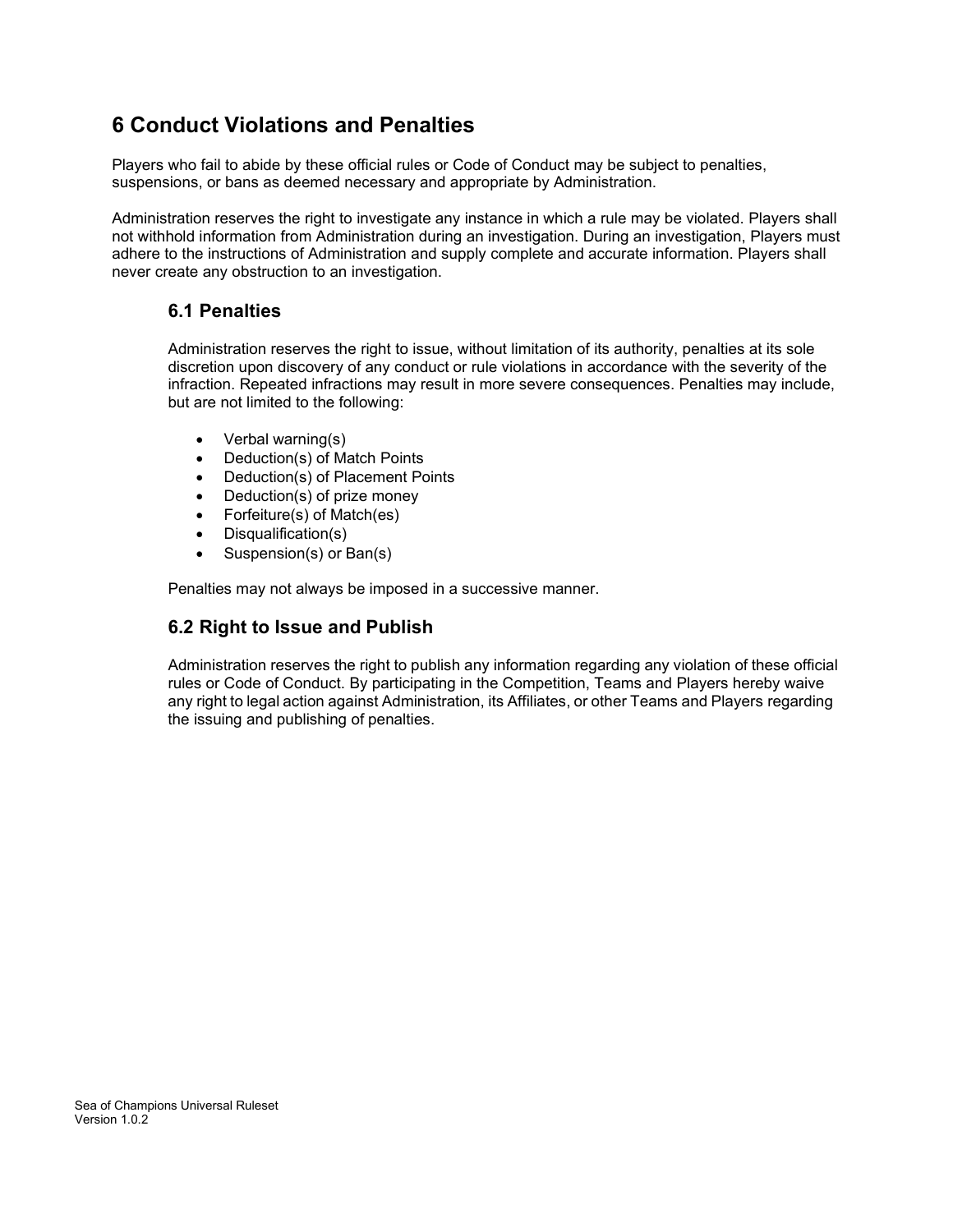# **7 In-Game Scoring**

Every Match in the Competition will award Points in accordance with the following scoring system.

### **7.1 Match Points**

Match points are awarded during each round in the form of "Silver" and determine each crew's placement.

#### **7.2 Placement Points**

Placement Points are awarded to Teams based on their finishing position at the end of each Match. Teams will accumulate Placement Points based on the following matrix.

| <b>Placement</b> | <b>Points</b> |
|------------------|---------------|
|                  |               |
|                  |               |
|                  |               |
|                  |               |

### **7.3 Total Points**

A Team's Total Points is the sum of all Placement Points accumulated during a Match Day.

#### **7.4 Tie Breaker**

In the event that two or more teams have the same number of Total Points, the following rules shall be applied to break the tie.

• Compare every tied Team's total Match Points across all Matches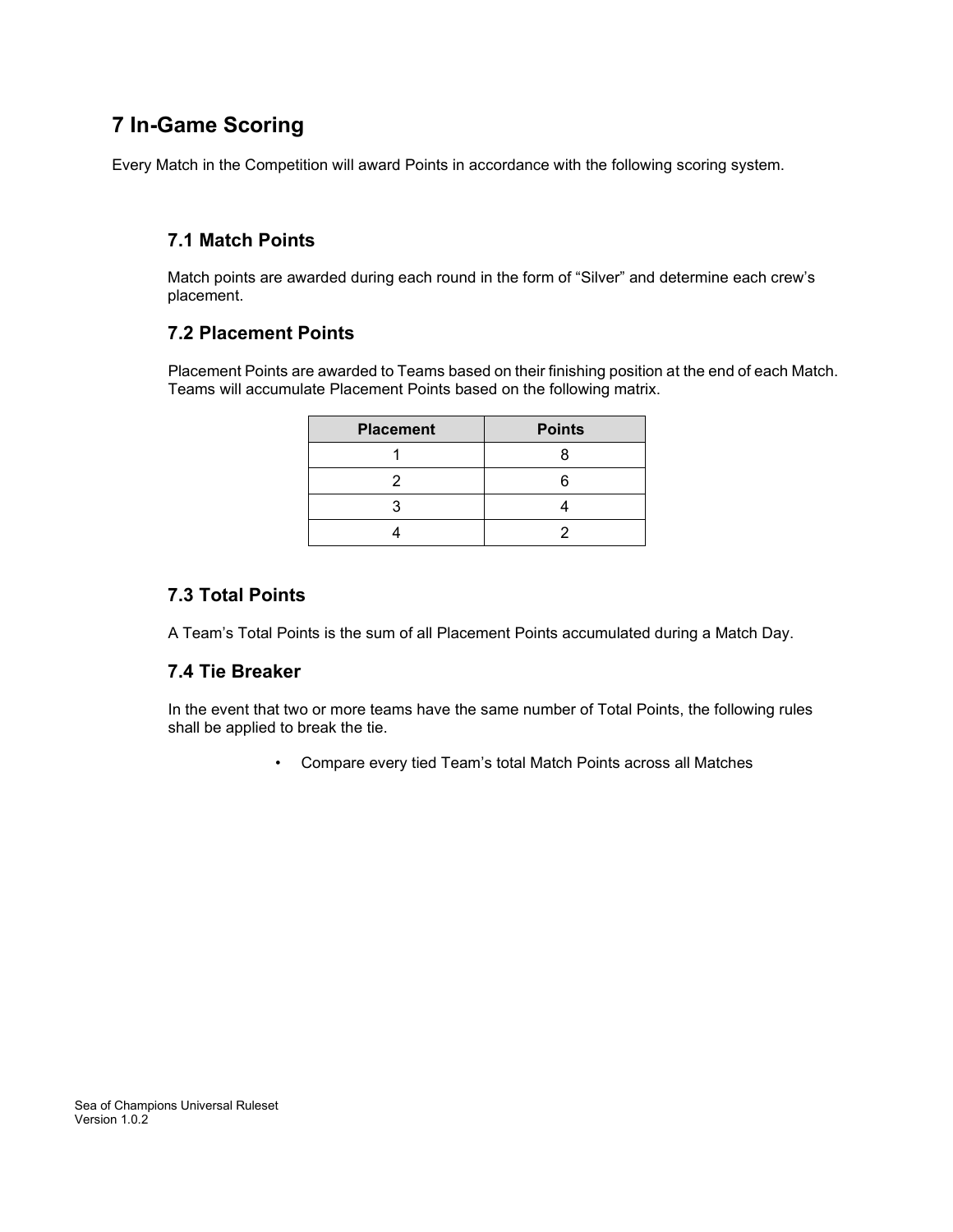# **8 Technical Issues**

In the event that Technical Issues occur leading up to or during a Competition, Administration may be required to restart or replay a match or reschedule the Competition to a later time and/or date. Administration will reasonably attempt to resolve these factors before reaching a determination. The term "Technical Issues" refers to situations that include but are not limited to:

- Game system malfunction that prohibits the Competition from continuing as expected.
- Game system malfunction that drastically affects the competitive integrity of the event.
- Malfunction of support systems required to run the Competition.
- Health or other emergency on behalf of a Player(s) or Staff member(s).

#### **8.1 Reschedule**

If the Administration determines a reschedule is necessary, reasonable Player accommodation will be made in choosing a new Competition date and/or time.

### **8.2 Player Schedule Conflict**

If a Player(s) on a Team is not able to accommodate the reschedule, the Team may substitute the Player(s) as long as it does not change the original composition of the Team by more than half.

### **8.3 Team Schedule Conflict**

If a Team(s) is not able to accommodate the reschedule, Administration reserves the right to substitute the runner up Team(s) based on Total Points and Match Points.

#### **8.4 Game Client Disconnect**

If a Player experiences an unexpected crash or disconnect of their game client, it is their responsibility to quickly rejoin their team and alert the event Administration of the crash. In some circumstances the Administration may decide to restart or replay the affected Match if:

- A Player is disconnected and unable to rejoin, with a substantial amount of time in the Match remaining
- An entire Team is disconnected from the Match
- The Administration determines that the competitive integrity of the Match has been compromised

#### **8.5 Game Client Error**

The game client may sometimes behave in unpredictable ways causing the player to experience unintended gameplay. If a Player experiences these errors, they should submit a report to the Administrative team as soon as possible so that the issue can be reviewed. If the error is determined to greatly impact the competitive integrity of the Match, the Administration will alert players if the Match will be restarted or replayed.